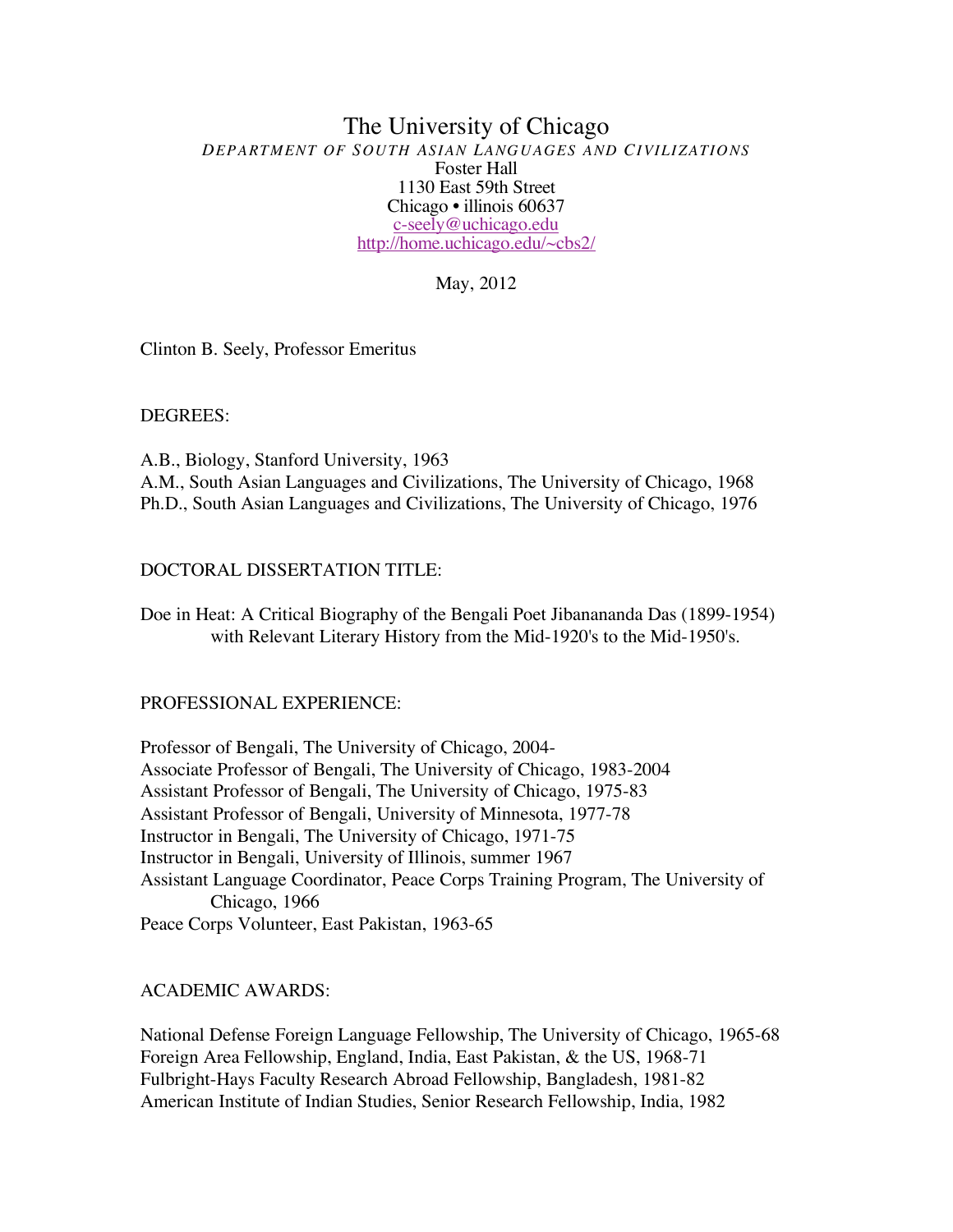U.S. Department of Education, 1983-85

Consortium for Language Teaching and Learning, 1988

Consortium for Language Teaching and Learning, 1989

"Ashoke Kumar Sarkar Memorial" Ananda Prize (Calcutta), 1993

- Special Award, 2nd North America Bangla Literature & Culture Convention (Chicago), 1997
- Dinesh Chandra Sen Research Society's "4th Annual Award for Excellence in Research in Bengali Literature" (Calcutta), 1999
- Distinguished Service Award, Cultural Association of Bengal, presented at the North American Bengali Conference (Baltimore), 2004
- A.K. Ramanujan Book Prize for Translation, awarded by the South Asian Council of the Association of Asian Studies, for *The Slaying of Meghanada: A* Ramayana *from Colonial Bengal,* 2006

Bangla Academy Honorary Fellowship (Dhaka), 2009

## PUBLICATIONS:

Books:

- *Rain through the Night.* New Delhi: Hind Pocket Books, 1973 (revised by the author). Translation of a novel by Buddhadeva Bose. Retitled, revised, and reprinted: *It Rained All Night*. New Delhi: Penguin Books India, 2010.
- *Women, Politics, and Literature in Bengal.* Edited. East Lansing: Asian Studies Center, Michigan State University, 1981.
- *Grace and Mercy in Her Wild Hair: Selected Poems to the Mother Goddess.* Boulder, Colorado: Great Eastern Book Co., 1982 (co-author, Leonard Nathan). Introduction to and translation of lyrics by Ramprasad Sen. Reprinted: Prescott, Arizona: Hohm Press, 1999.
- *A Bengali Prose Reader for Second-Year Students.* By Edward C. Dimock, Jr. and Somdev Bhattacharji, with Ronald Inden, Arati John, and Clinton B. Seely. Chicago: The University of Chicago, Committee on Southern Asian Studies, 1988. Intermediate Bengali prose reader. Available online: http://home.uchicago.edu/~cbs2/banglainstruction.html
- *A Poet Apart: A Literary Biography of the Bengali Poet Jibanananda Das (1899-1954).* Newark, Delaware: University of Delaware Press; London and Toronto: Associated University Presses, 1990.
- *Calcutta, Bangladesh, and Bengal Studies: 1990 Bengal Studies Conference Proceedings.* Edited. East Lansing: Asian Studies Center, Michigan State University, 1991.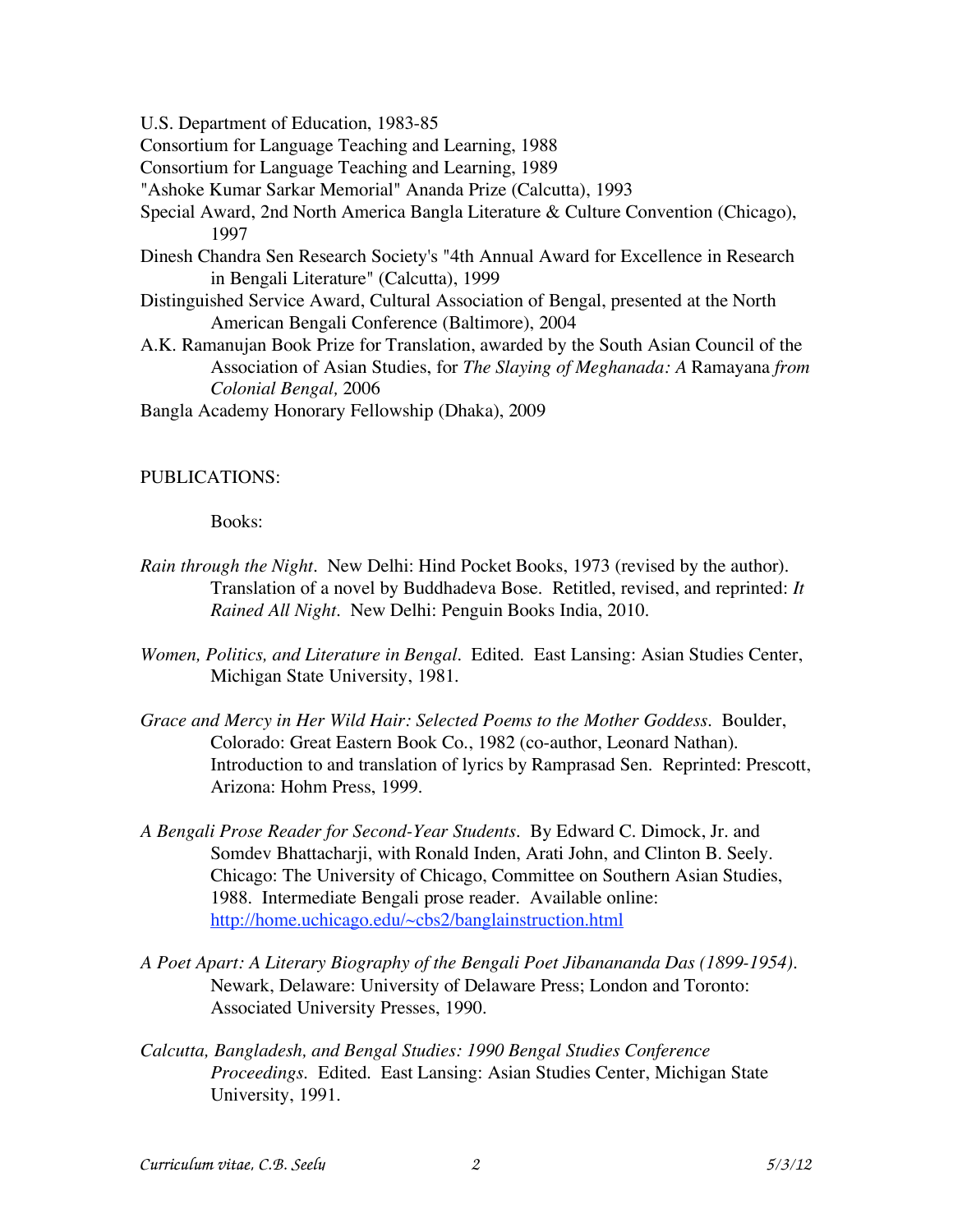- *Bengal Studies: A Collection of Essays*. Co-edited with Rama Datta and Zillur Khan. New Delhi: Allied Publishers Private Limited, 2001.
- *Intermediate Bangla*. München: Lincom Europa, 2002. Available online: http://home.uchicago.edu/~cbs2/banglainstruction.html
- *The Slaying of Meghanada: A* Ramayana *from Colonial Bengal.* New York: Oxford University Press, 2004.
- *Barisal and Beyond: Essays on Bangla Literature.* New Delhi: Chronicle Books (An Imprint of DC Publishers), 2008.
- *Celebrating Tagore: A Collection of Essays*. Co-edited with Rama Datta. New Delhi, et al.: Allied Publishers Private Limited, 2009.
- *Ananya JÆban≠nanda: JÆban≠nanda D≠∏er s≠hityik jÆbanÆ*. Translation of *A Poet Apart* (see above). Translated by Faruq Mainuddin. Dhaka: Prothoma Prokashan, 2011.

Articles/chapters of books:

- "Research Materials on West Bengal and Bangladesh: Library Resources Available and the Needs of North American Scholars." In *South Asian Library Resources in North America: Papers from the Boston Conference, 1974.* Edited by Maureen L.P. Patterson and Martin Yanuck. Zug, Switzerland: Inter Documentations Co. AG, 1975; pp. 37-50.
- "Bengali Books at the Ames Library." *South Asia Library Notes & Queries,* no. 6 (June 1979): 2-4.
- "On the Poetry of Jibanananda Das." *The Literary Review,* vol. 23, no. 3 (Spring 1980): 361-77.
- "Say It with Structure: Tagore and Ma⋲gala K≠vya." In *Women, Politics, and Literature in Bengal.* Edited by Clinton B. Seely. East Lansing: Asian Studies Center, Michigan State University, 1981; pp. 147-55.
- *"π± bachar ≠ger ek bismayakar m∞tyu"* S*≠hitya Patrik≠,* vol. 25, no. 2 (Rains 1389/June 1982): 163-72. Reprinted in *Jībanānanda Dāśer* '*Āt bachar āger ek dīn.*' Edited by Faizul Latif Chowdhury. Dhaka: Dibyaprakas, 1994; pp. 59-67.
- "R≠ma in the Nether World: Indian Sources of Inspiration." *Journal of the American Oriental Society,* vol. 102, no. 3 (July-September, 1982): 467-76.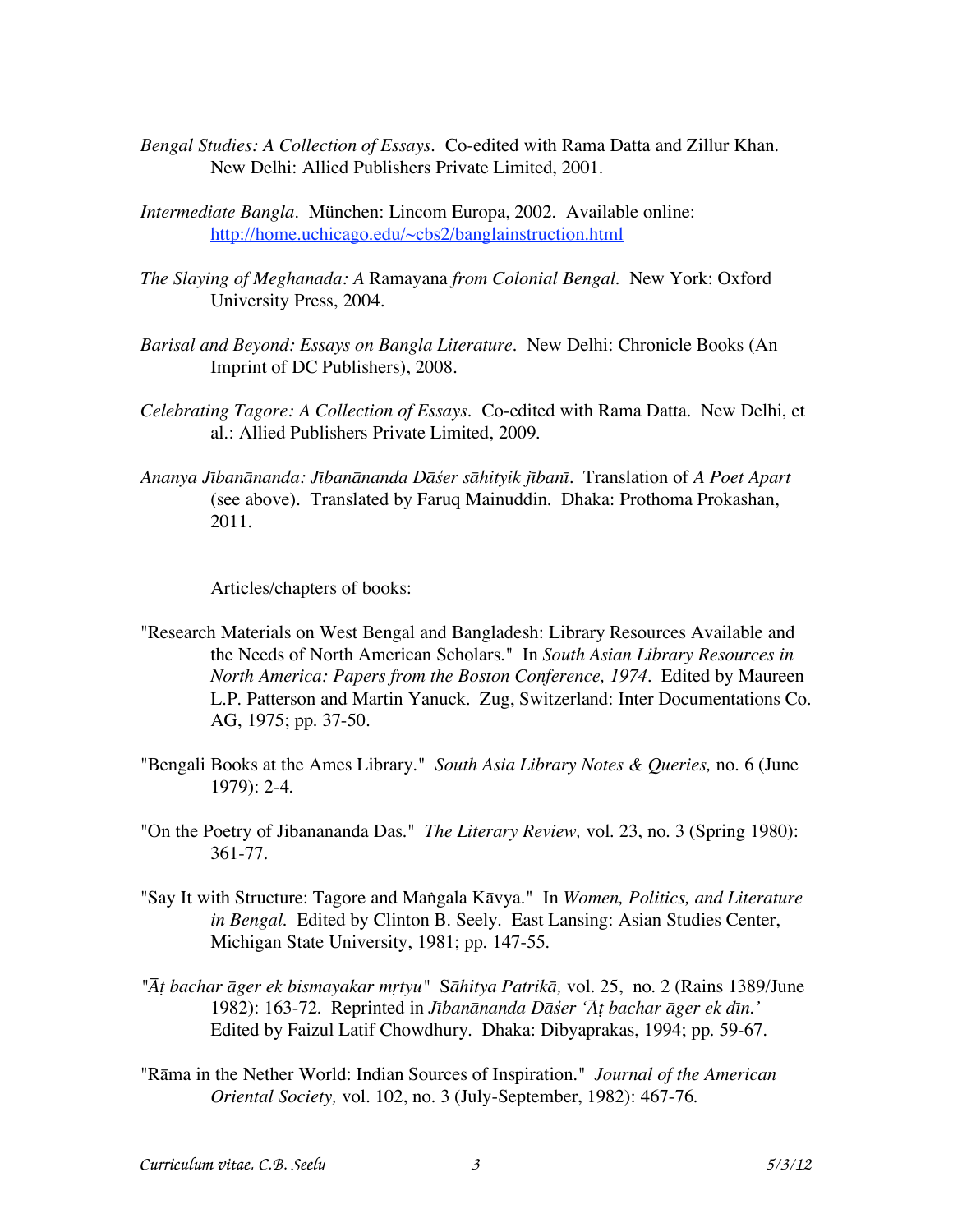- *"As≠dh≠ra≥ athaca sv≠bh≠bik ek bh≠µ≠∏ilpÆ."* In *JÆban≠nanda.* Edited by Abdul Mannan Syed. Dhaka: Carita, 1984; pp. 223-26.
- "Homeric Similes, Occidental and Oriental: Tasso, Milton, and Bengal's Michael Madhusudan Dutt." *Comparative Literature Studies,* vol. 25, no. 1 (March, 1988): 35-56.
- "Serious *S≠hitya:* The Prose Fiction of Bangladesh's Rizia Rahman." In *Bengal and Bangladesh: Politics and Culture on the Golden Delta.* Edited by Elliot L. Tepper and Glen A. Hayes. East Lansing, MI: Asian Studies Center, Michigan State University, 1990; pp. 161-69.
- *"M≠ikeler h≠te R≠m≠di caritra," Jadavpur Journal of Comparative Literature* 29 (1990- 91): 54-77.
- "The Raja's New Clothes: Redressing R≠va≥a in *Meghan≠davadha K≠vya.*" In *Many R≠m≠ya≥as: The Diversity of a Narrative Tradition in South Asia.* Edited by Paula Richman. Berkeley, Los Angeles, and Oxford: University of California Press, 1991; pp. 137-55.

"Raudrer andhakār'-e dā~riye," *Desh* (December 26, 1998): 39-42.

- "Jībanānander upare kichu chinna cintā," *Parabaas* 2:5 (Basanta 1406 B.S./Spring, 1999): http://www.parabaas.com/BAUSHONTO2/LEKHA11/pJibanananda.html
- "Translating *R≠t Bhore B∞µ±i:* Reliving through Letters," *Baidagdha: Buddhadeva Basu sa¥khy≠* (May, 1999): 208-38.
- "The Scent of Sunlight," *Ebam kathā: Jībanānanda Dās' janma satabarsa smarana sa¥khy≠* (December, 1999): 14-20.
- "Secular and Sacred Legitimation in Bharatacandra Ray's *Annada-mangal,*" *Archiv Orientalni*, Quarterly Journal of African and Asian Studies, Praha, 68 (2000): 327-58.
- "A Muslim Voice in Modern Bengali Literature: Mir Mosharraf Hosain." In *Understanding Bengal Muslims: Interpretative Essays.* Edited by Rafiuddin Ahmed. New Delhi: Oxford University Press, 2001; pp. 113-38.
- "Translating between Media: Rabindranath Tagore and Satyajit Ray." *Parabaas*: Tagore Issue (July 15, 2001): http://parabaas.com/rabindranath/articles/pClinton1.html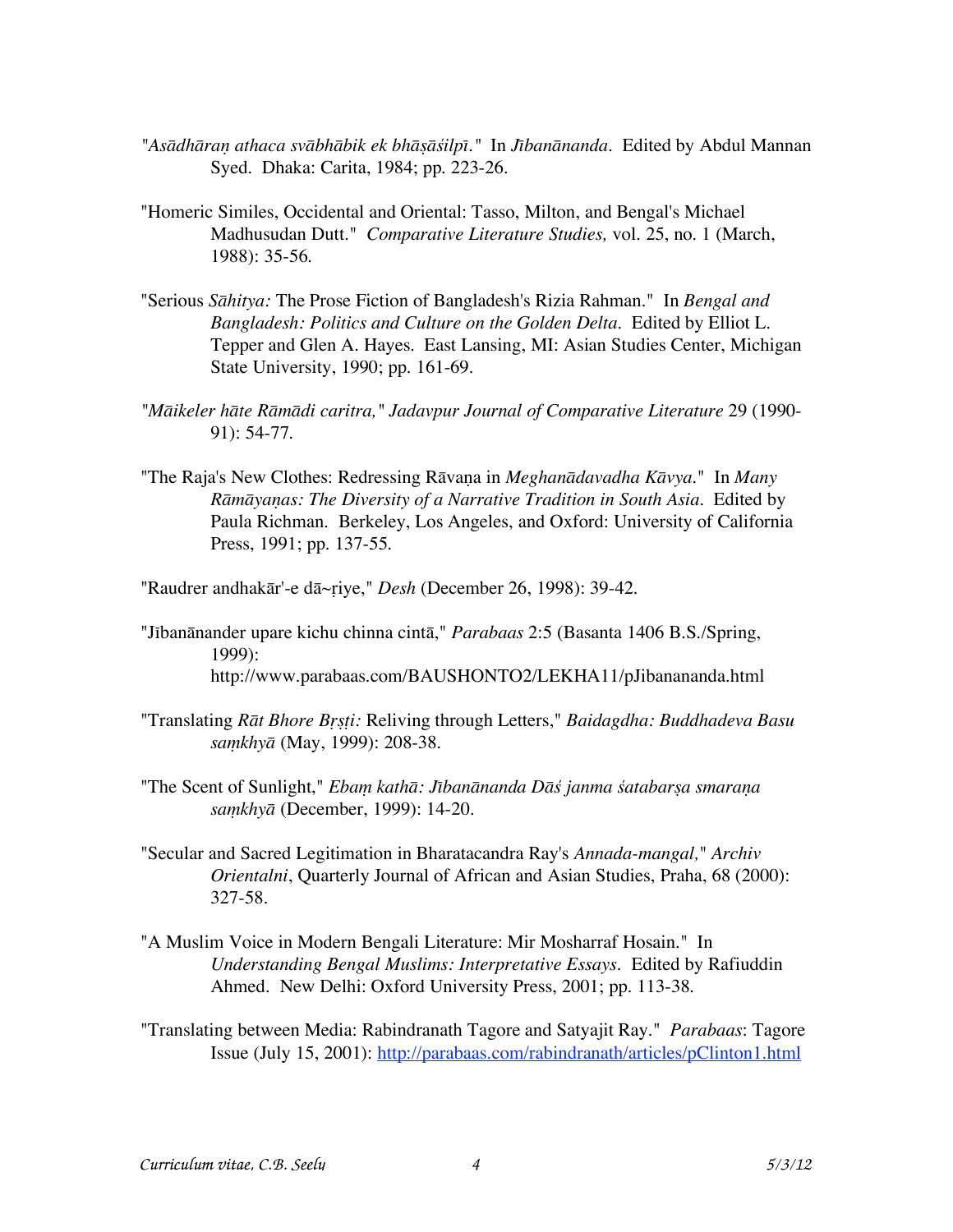- "Jībanānanda prasange kichu chinna cintā." *Viśvāyaṇa o Bānālī* (publication of the 21<sup>st</sup> North American Bengali Conference, July 6-8, 2001, Lowell, Massachusetts): 32-33.
- "The *Mangal-kavya* Nature of Bharatchandra's *Annada-mangal*." In *Bengal Studies: A collection of essays*. Edited by Rama Datta, co-eds., Zillur Khan and Clinton Seely. New Delhi: Allied Publishers Private Limited, 2001; pp. 3-13.
- "Reliving through Letters: A bit of time again with Buddhadeva Bose." *Parabaas*: Buddhadeva Bose Issue (June 15, 2004): http://www.parabaas.com/BB/articles/pSeely.html
- Co-authored with Tista Bagchi, "Mismatches in the Grammar of Causative Verbs in Bangla," *Indian Linguistics* 65.1-4 (2004): 49-58.
- "Who Does Your Dirty Work? NOT Michael Madhusudan Datta's Hanuman." In *Samaj o samskriti: Anisujjamaner sammane prabandha sambhar* [Society and Culture: A collection of essays in honor of Anisuzzaman]. Edited by Bhuiyan Iqbal. Dhaka: Mowla Brothers, 2007; pp. 391-408.
- "Shifting Seas and 'Banalata Sen.'" In *Essays on Jibanananda Das*. Edited by Faizul Latif Chowdhury. Dhaka: Pathak Shamabesh, 2009; pp. 86-99.
- "Bengali *Pat* (Scroll) Paintings and Performance." In *Folklore in Context: Essays in Honor of Shamsuzzaman Khan*. Edited by Firoz Mahmud, associate editor, Sharani Zaman. Dhaka: The United Press Limited, 2010; pp. 324-42.

Translations:

- "On Poetry," by Jibanananda Das. In *An Anthology of Bengali Writing.* Edited by Buddhadeva Bose. Madras, Calcutta, Bombay: The Macmillan Company of India, Ltd., 1971 (co-translated with Buddhadeva Bose). An essay.
- "The Fall," by Abdul Mannan Syed (co-translated with Pabitra Sarkar). *Padm≠batÆ* (selections), by Alaol; *Iusuf Jalikha* [selections], by Md. Sagir; "The Jari Song of Kāsem and Sakhinā"; four Muslim Vaisnava -Sufi lyrics; two Baul lyrics; a poem by Abdul Gaffar Chaudhuri; a poem by Alauddin al Azad; and *πdhunik B≠¥l≠ S≠hitye Muslim S≠hitya* [sic] [selections], by Qazi Abdul Mannan (all cotranslated with Qazi Abdul Mannan). "The Rebel" and "Helmsman, Beware!" by Qazi Nazrul Islam; "Repayment" and "Two Peasant Girls," by Jasimuddin; "Consumption" and "Consideration," by Shamsur Rahman. In *Learning Resources in Bengali Studies.* New York: Learning Resources in International Studies, 1974.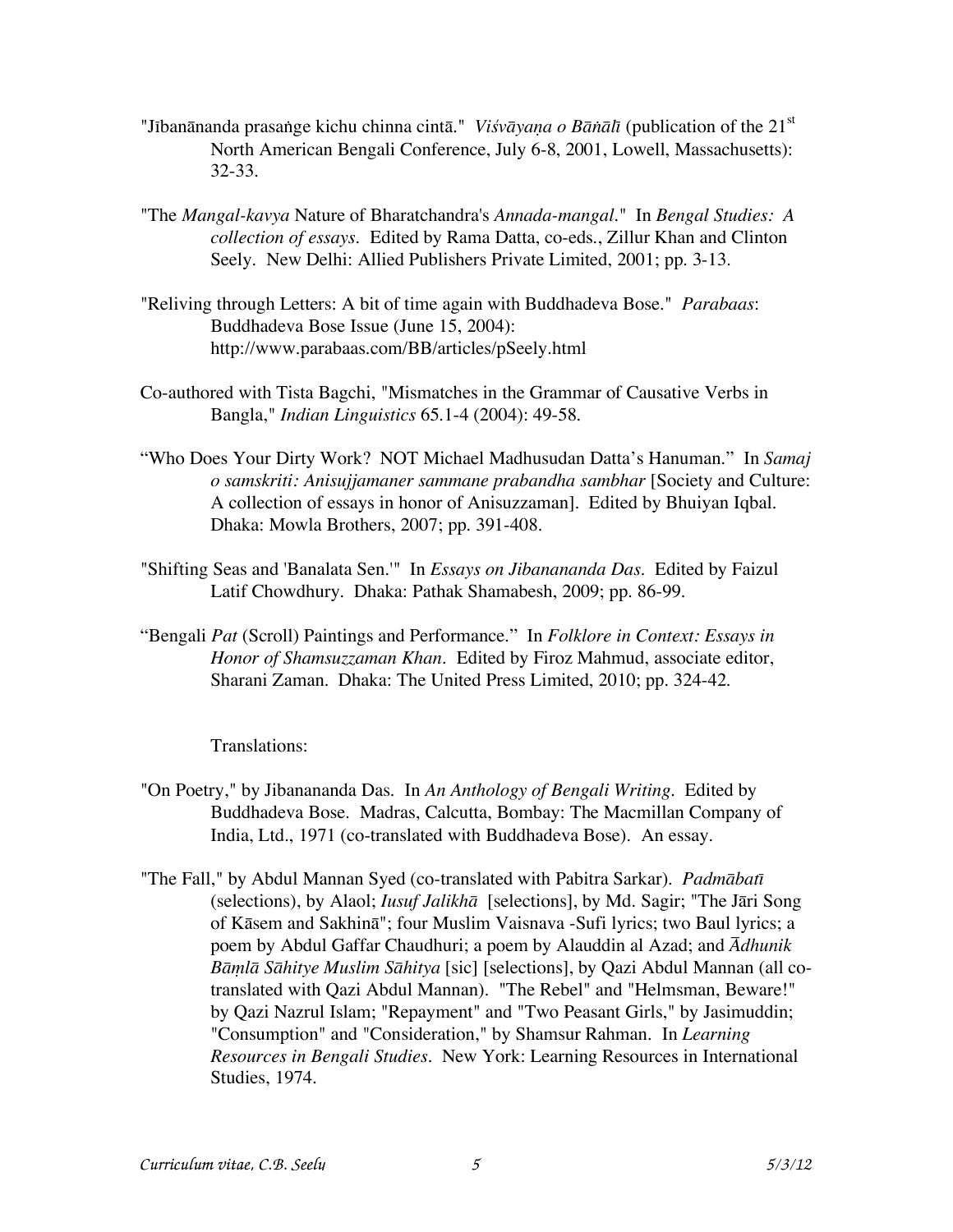- "The Fall," by Abdul Mannan Syed. *Journal of South Asian Literature,* vol. 13, nos. 1-4 (Fall-Summer, 1977-78). Co-translator, Pabitra Sarkar. A short story.
- "What Sort of Sea Breeze Is This," "Hunt," "Night of Wind," and "Shadowy Figures" by Jibanananda Das; and, co-translated with Leonard Nathan, "It's this hope in hope" and "Why should I go to Kashi" by Ramprasad Sen. In *Practices of the Wind.* Kalamazoo, Michigan, 1981-83. Six poems.
- "Michael Madhusudan Dutt: from *The Slaying of Meghan≠da." Translation,* vol. 11 (Fall 1983). Poetry excerpt.
- "India," by Ramapada Chowdhury, and "To Live the Fantasy," by Syed Shamsul Huq. In *Literary Olympians II.* Westlake Village, California: Crosscurrents Anthologies, 1987. Two short stories.
- "In Camp," by Jibanananda Das. *Daedalus; Journal of the American Academy of Arts and Sciences,* vol. 118, no. 4 (Fall 1989): 297-99; and in *The Oxford Anthology of Modern Indian Poetry.* Edited by Vinay Dharwadhker and A. K. Ramanujan. Delhi: Oxford University Press, 1994. A poem.
- "A Strange Darkness," by Jibanananda Das. In *Cambridge Encyclopedia of South Asia*, "Culture; Literature: Regional Languages; Northeast: Bengali, Assamese, Oriya," by William Radice. A poem.
- "Hunt," "A Strange Darkness," and "I have looked upon Bengal's face" by Jibanananda Das. In *Bengali: A Complete Course for Beginners*, by William Radice. Teach Yourself Books; London: Hodder Headline Plc, 1994. Three poems.
- "Sensation," "Windy Night," "The Hunt," "Night," "Grass," and "Rabindranath," by Jibanananda Das. In *I have seen the Bengal's face: Poems from Jibanananda Das.* Edited by Faizul Latif Chowdhury. Chittagong: Creative Workshop, 1995. Six poems.
- "Blue Skies," "Sensation," "In Camp," "Thousands of Years Merely Played," "The Hunt," "A Day Eight Years Ago," "Bird," "In Fields Fertile and Fallow," and "On the Sidewalks," by Jibanananda Das. In *Modern Poems from Bengal.* Edited by Surabhi Banerjee. New Delhi: UBS Publishers' Distributors, 1996. Nine poems.
- "Before Death," by Jibanananda Das. In *Jībananānanda Dāšer 'mrtyur āge.'* Edited by Faizul Latif Chowdhury. Dhaka: Anyaprakash, [1999]. A poem.
- "Me & Kolkata," by Sunil Gangopadhyay. *Poetry*, September, 2007 (190, 5): 398-99. A poem.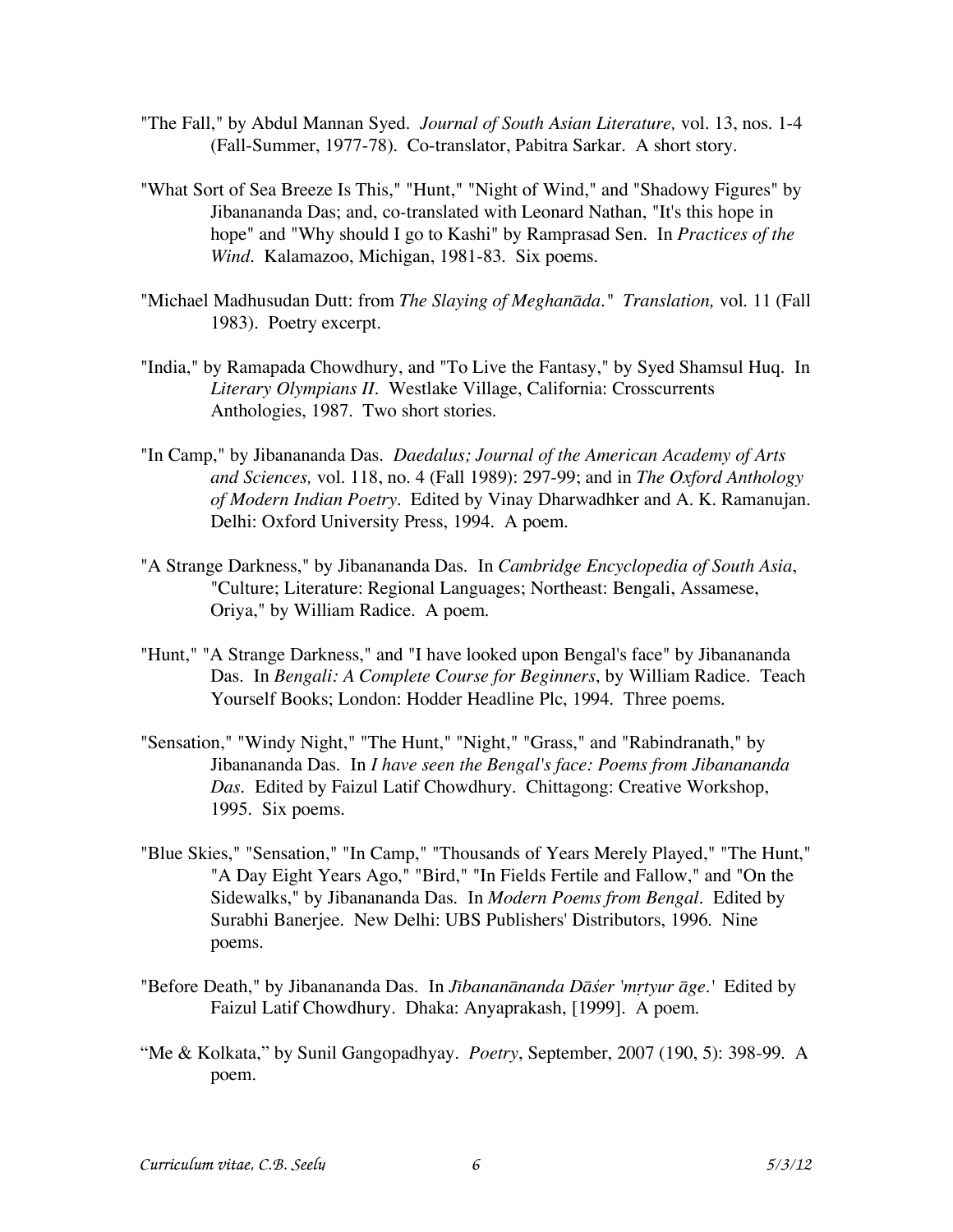"Blue Skies," "Sensation," "In Camp," "Night," "In Fields Fertile and Fallow," "The Eclipse of All Eclipses," "Feeling," and "Rabindranath," by Jibanananda Das. In *Beyond Land and Time*. Edited by Faizul Latif Chowdhury. Dhaka: Somoy Prokashon, 2008. Eight poems.

Contributions to:

*Dictionary of Oriental Literature.* Edited by Jaroslav Prusek and Dusan Zbavitel. New York: Basic Books, Inc., 1974. Notices on the life and works of various Bengali poets.

Grolier's *The New Book of Knowledge.* Entry on Indian literature.

*Encyclopedia of World Literature in the 20th Century.* Herder and Herder/Frederick Ungar/The Crossroad/Continuum Publishing Group. Entry on Jibanananda Das.

*Grolier Multimedia Encyclopedia.* Entry on Bengali language.

Book reviews:

- W.L. Smith, *Bengali Reference Grammar* (Stockholm: The Association of Oriental Studies, 1997), for *Archiv Orientalni*
- James M. Wilce, *Eloquence in Trouble: The Poetics and Politics of Complaint in Rural Bangladesh* (New York: Oxford University Press, 1998), for *Language in Society*
- Malcom McLean, *Devoted to the Goddess: The Life and Work of Ramprasad* (Albany, NY: State University of New York Press, 1998)*,* for the *Journal of the History of Religions*
- Rachel Fell McDermott, *Mother of My Heart, Daughter of My Dreams: Kali and Uma in the Devotional Poetry of Bengal* (New York: Oxford University Press, 2001) and *Singing to the Goddess: Poems to Kali and Uma from Bengal* (New York: Oxford University Press, 2001), for the *Journal of the American Oriental Society*
- Ghulam Murshid, tr. from Bengali by Gopa Majumdar, *Lured by Hope: A Biography of Michael Madhusudan Dutt* (New Delhi: Oxford University Press, 2003), for the *Journal of Asian Studies*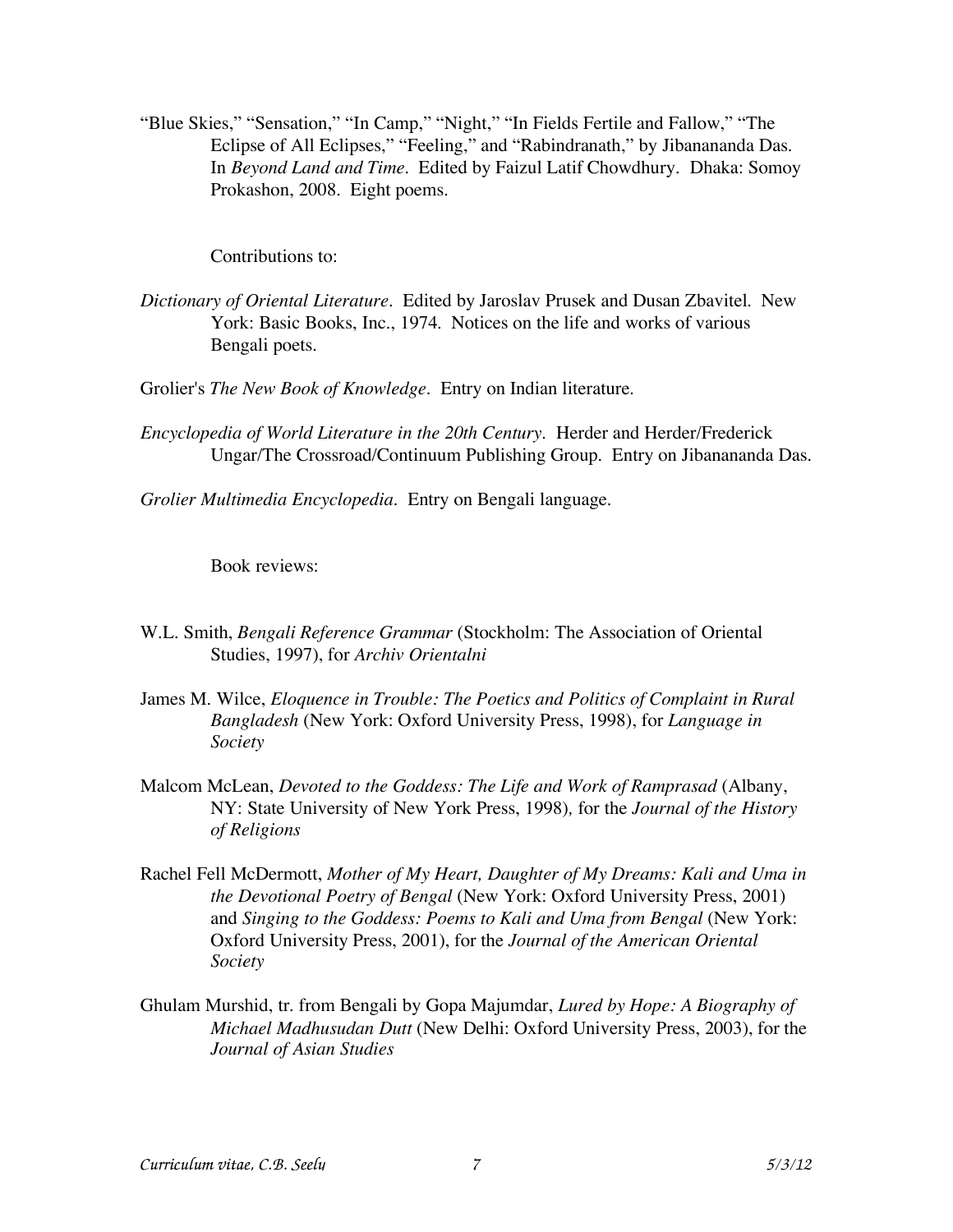#### SCHOLARLY PAPERS PRESENTED:

- "On the Audience for Bengali Novelist Sarat Candra Cattopadhyay." Association for Asian Studies meetings, New York, 1972.
- "Against Buddhadeva Bose's Bengali Novel There Was Hardly a Case." 4th Annual Conference on South Asia, Madison, Wisconsin, 1975.
- "The Poetry of Rabindranath Tagore." Ripon College, Ripon, Wisconsin, 1976.
- "Old Structure, New Emotion: Bengali Sakta Lyrics." University of Minnesota, 1977.
- "Say It with Structure: Tagore and Mangala Kāvya." Bengal Studies Conference, Chicago, 1977
- "Criticism and Constructed Indigenous Ideologies." University of Minnesota, 1978.
- "Rāma in the Nether World: Indian Sources of Inspiration." American Oriental Society meetings, St. Louis, 1979.
- "The Tale of Prince Rāma." Outreach Educational Project, The University of Chicago, 1979
- "Subversive Similes in *Meghan≠davadha K≠vya.*" American Oriental Society meetings, Boston, 1981; Institute for Bangladesh Studies, Rajshahi, Bangladesh, 1982; Department of Comparative Literature, Jadavpur University, Calcutta, India, 1982.
- "Jibanananda and the Oxymoron." Department of English, University of Chittagong, Bangladesh, 1981.
- *"π± bachar ≠ger ek bismayakar m∞tyu."* Department of Bengali, University of Chittagong, 1981; Bangladesh Parishad, Rajshahi, 1982; Asutosh Mookerjee Memorial Institute, Calcutta, 1982.
- *As≠dh≠ra≥ athaca sv≠bh≠bik ek bh≠µ≠∏ilpÆ."* Chittagong University College; Bangla Gabeshana Samsad, University of Rajshahi, 1982.
- *"M≠ikeler h≠te R≠m≠di caritra."* Department of English, University of Chittagong; Bangla Gabeshana Samsad, University of Rajshahi; Department of Bengali, University of Dhaka, Bangladesh; Department of Comparative Literature, Jadavpur University; Victoria Memorial Hall, Calcutta; Banga Sāhitya Sammelan, Calcutta, 1982.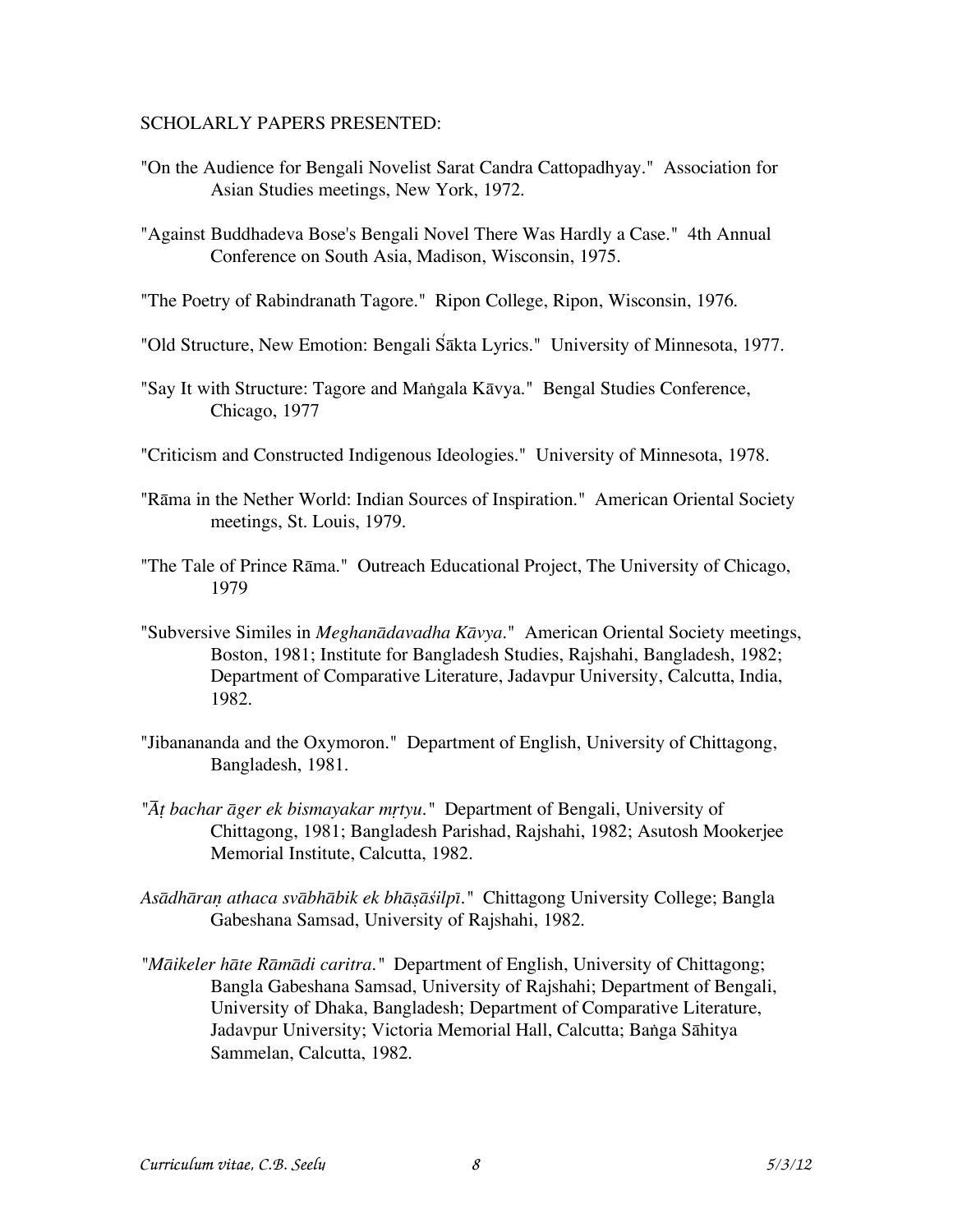- "The Woof of Dutt's *The Slaying of Meghan≠da*." Middle West Branch of the American Oriental Society meetings, Chicago, 1983.
- "The *R≠m≠ya≥a* Sung to Painted Scrolls: Contemporary Bengali *Pa±uy≠s.*" Popular Culture Association meetings, Wichita, Kansas, 1983.
- "Serious *S≠hitya:* the Prose Fiction of Bangladesh's Rizia Rahman." Bengal Studies Conference, Salisbury, Connecticut, 1983.
- "Pramilā: A Tradition Characterized." 17th Annual Conference on South Asia, Madison, Wisconsin, 1988.
- "Michael Madhusudan Dutt on Stage." Tercentennial Conference on Calcutta 1690- 1990: The City, the Region and the World; Calcutta, 1990.
- "Michael Madhusudan Dutt and His Contributions to English and Bengali Literature." Calcutta tercentennial celebration, Philadelphia, 1991.
- "One Man's Construct: A Poetic Bengali Woman." 21st Annual Conference on South Asia, Madison, Wisconsin, 1992
- "Viewing Bangladeshi Literature." 1st North America Bangla Literature & Culture Convention, Chicago, 1993
- "Bengali *pat* Paintings and Performance." Symposium: Popular Painting Traditions in India and Their Impact on Contemporary Art and Culture; Chicago, 1995
- "Rājā Pratāpāditya: Problematic Bengali Hero." Bengal Studies Conference, Bloomington, Indiana, 1998.
- "The Mangala Kāvya Nature of Bhāratacandra's Annadāmangala." Bengal Studies Conference, Fayetteville, North Carolina, 1999.
- "Humanizing Hanumān in Dutt's 'Meghanādavadha Kāvya.'" Bengal Studies Conference, Oshkosh, Wisconsin, 2000.
- "Translating between Media: Rabindranath Tagore and Satyajit Ray." Keynote speech, 12th annual Tagore Festival, Urbana-Champaign, 2000.
- "The Man in Hanuman: Humanizing Animals in Dutt's Bengali Ramayana."  $30<sup>th</sup>$  U. of Wisconsin Conference on South Asia, Madison, WI, 2001.
- "Comings and Goings: From Michael Madhusudan Datta to the Diaspora of Today," Center for South Asian Studies and the Department of South & Southeast Asian Studies, University of California, Berkeley, 2003.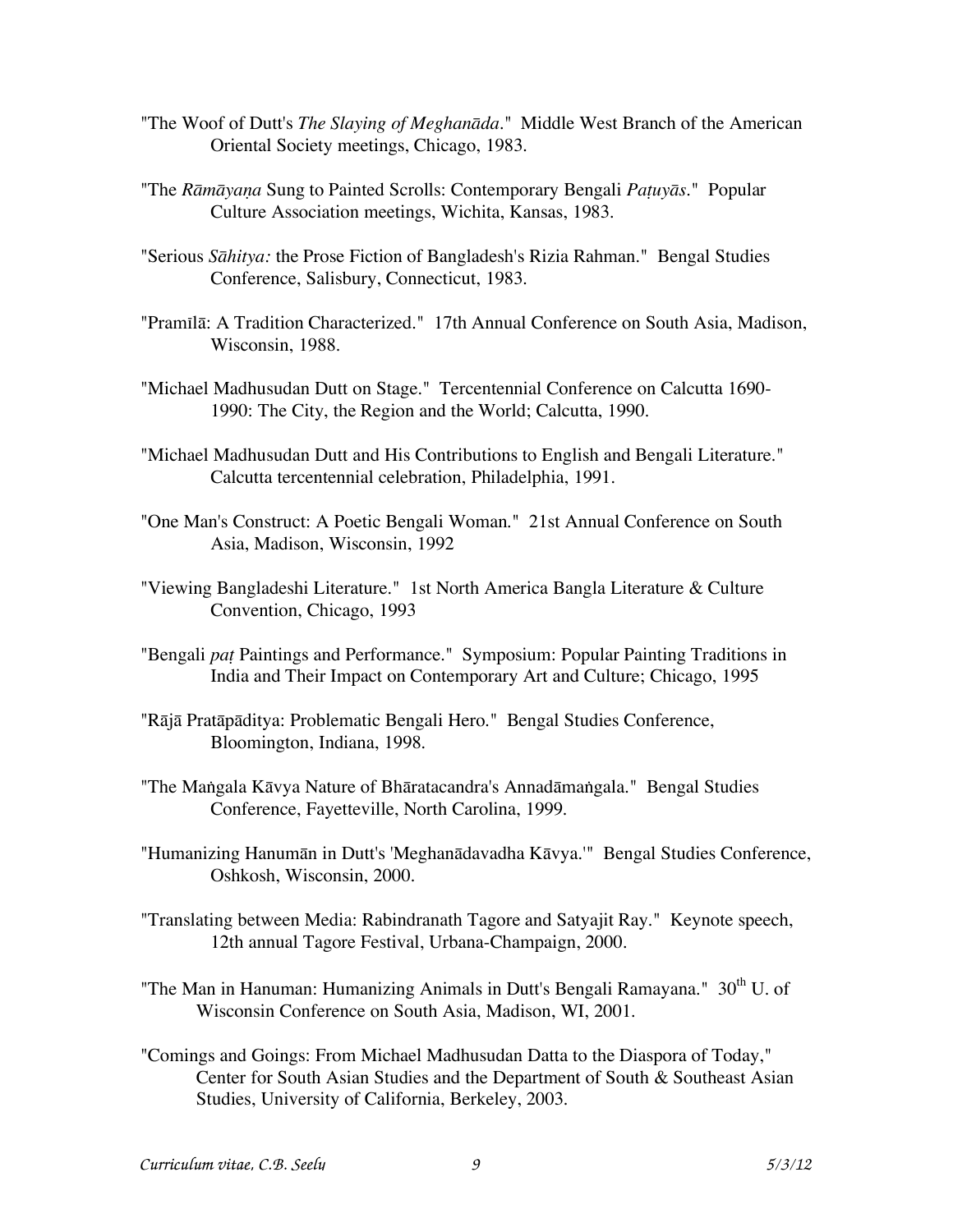- "'Historizing' Buddhadeva Bose." Bishwo Sahitya Kendro/The World Literature Center, New York, 2003.
- "Atmaparicay or Introduciton of Myself." North American Bengali Conference, Baltimore, 2004.
- "Atmavilap or Lament of Myself." North American Bengali Conference, Baltimore, 2004.
- "Ātmabhāṣā and Mir Mosharraf Hosain." North American Bengali Conference, Baltimore, 2004.
- "Winds of Change: Michael Madhusudan Datta and *The Slaying of Meghanada.*" Bishwo Sahitya Kendro/The World Literature Center, New York; Nehru Centre, London, (annual Tagore-Yeats Memorial Lecture); Asiatic Society of Bengal, (joint auspices, Asiatic Society and the Department of English, University of Kolkata), 2004.
- "Shifting Seas and 'Banalata Sen.'" Barisha Boi-Mela (Barisha Book Fair); Department of English, University of Kalyani (West Bengal); Centre for Studies in Social Sciences, Calcutta; Bangiya Sahitya Parishad; Department of Bengali, University of Bardhaman (West Bengal), 2004.
- "Bangla Devotional Texts." Bhav Bhakti Hindu Society, University of Chicago registered student organization, 2005.
- "Stressed!?! Who's Stressed?!? -- On Translating Meter from an Unstressed Language (Bangla) into a Stressed One (English)," University of Wisconsin, 2006.
- "Who Does Your Dirty Work? NOT Michael Madhusudan Datta's Hanuman," U. of Wisconsin and U. of Washington, 2006.
- "Dui Bangla, na dui Bangali?" Norman Cutler Conference on South Asian Literature, U. of Chicago, 2012

# COMPUTER PROGRAMS:

"FLASHWORD.Bengali," 1987. An electronic "box of flash cards" in Bengali and English for the Macintosh.

"SCRIPT.Bengali," 1988. A Bengali orthography tutor.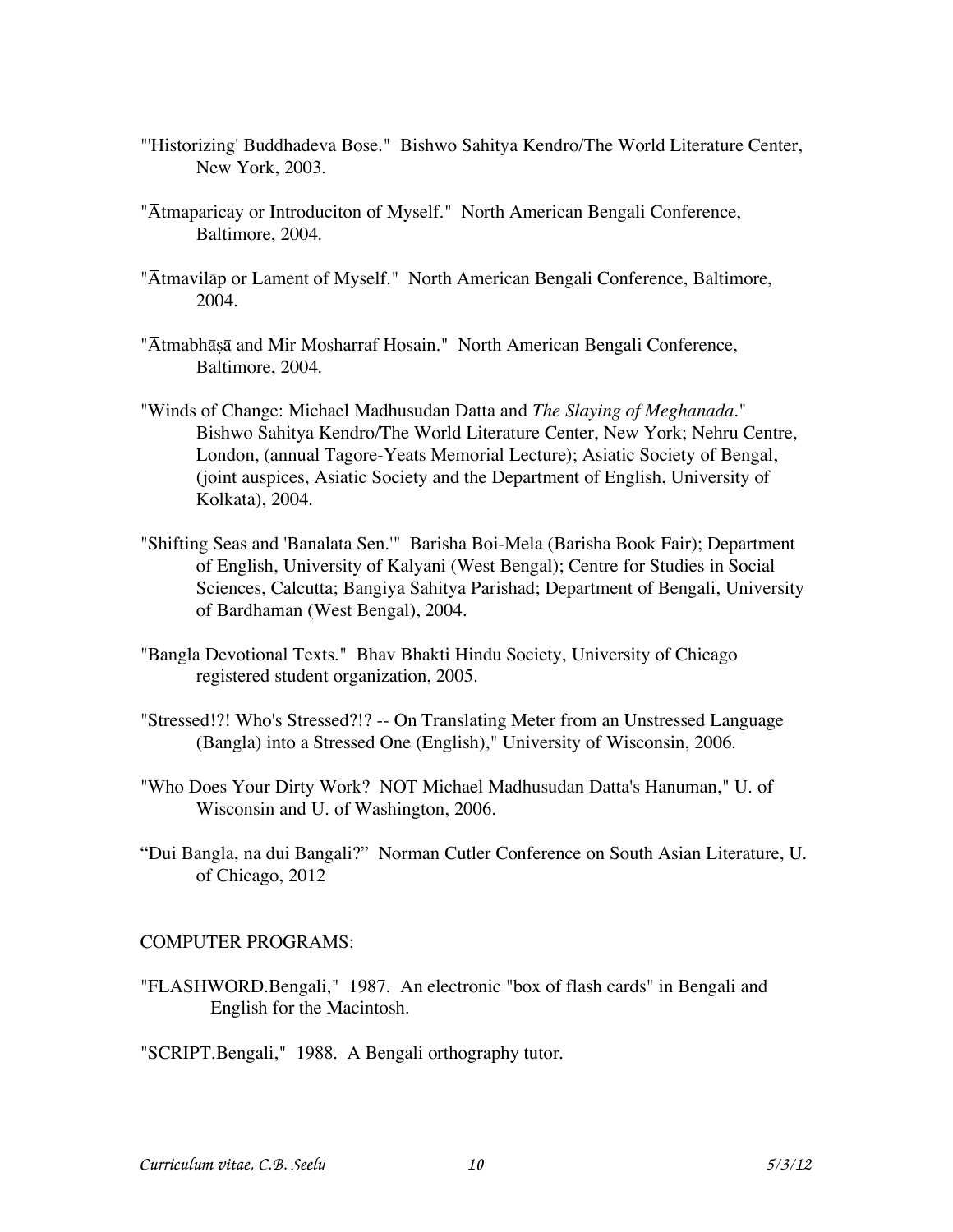"HyperBengali.I," 1989. A HyperCard® stack version of *An Introduction to Bengali, Part I,* by E.C. Dimock, et al.

"LearnLetters," 1989. A Bengali alphabet recognition tutor.

# COURSES TAUGHT:

- Bengali: Introductory, Intermediate, Advanced, & Readings in Bengali
- Literary and Cultural History of Bengal (co-taught with Edward C. Dimock, Jr.)
- Rabindranath Tagore
- Study of a Text: The Poetry of Jibanananda Das
- Three Bengali Novelists Named Banerjee
- Modern Indian Literature in Translation (University of Minnesota)
- Indian Epic in Translation (University of Minnesota)
- The Novels of R. K. Narayan (co-taught with C. M. Naim)
- Indian Biography and Autobiography (co-taught with Norman H. Zide)
- Form, Problem, Event (College Core)
- Images of India
- Victorian Literature in Bengal
- Proseminar: Calcutta (Departmental Core)
- Twentieth-Century Literature from Bengal
- Literature of Bengal: Calcutta Theatre
- South Asian Texts: "Literary" Approaches (Departmental Core)
- Readings in World Literature (College Core)
- Literature of Bengal: Michael Madhusudan Dutt & Nineteenth-Century Bengali Identity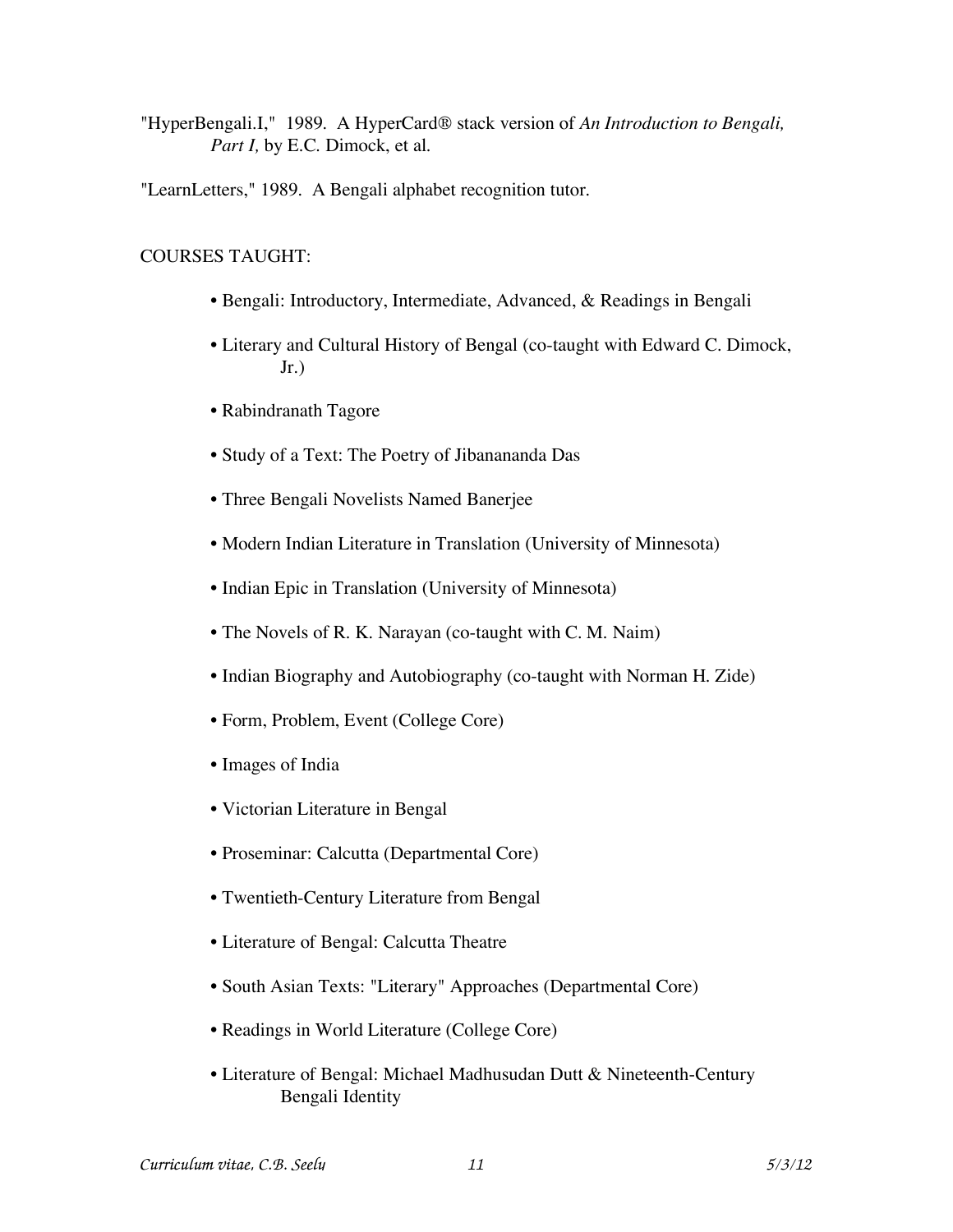- Literature of Bengal: English Originally vs. In Translation
- South Asian Texts & Critical Practices-2 (Departmental Core)

### THESIS COMMITTEE MEMBERSHIP (U. of C.):

- Kristine M. Rogers, "Citrā Caitāli, and Kṣaṇikā: A translation and critical analysis of three books of poetry by Rabindranath Tagore." Ph.D. 1979
- Tony K. Stewart, "The Biographical Image of Krsna Caitanya." Ph.D. 1985
- Vaswati Rani Sinha. "Nonroman Script Text Processing Developments and Library Applications." M.A. (jointly with the Library School) 1986
- Jeffrey J. Kripal, "Kālī's Child: The Mystical and the Erotic in the Life and Teachings of Ramakrishna Paramahamsa." Ph.D. (Divinity School) 1993
- Kevin R. Downey, "Changing Modes of Consolidation: A Comparison between the Turks in Delhi and Lakhnauti in the 13th through 16th Centuries." M.A. 1993
- Patricia Gossman, "Riots and Victims: Violence and the Construction of Communal Identity among Bengali Muslims, 1905-1947." Ph.D. 1995
- Hugh B. Urban, "The Poor Company: Secrecy and Symbolic Power in the Kartābhajā Sect of Colonial Bengal." Ph.D. (Divinity School) 1998
- Anne Daisy Rockwell, "The Novelty of Ashk: Conflict, Originality and Novelization in the Life and Work of Upendranath Ashk (1910-1996)." Ph.D. 1998
- Gautam Ghosh, "Generic Nationality, Displaced Temporality: Bhadralok Agency after the Partition of Bengal." Ph.D. (Department of Anthropology) 2000
- Françoise Labrique, "'Fetching Bit of Skirt': An Examination of the Stereotyping of Anglo-Indian Women in Four Novels." M.A. (Master of Arts Program in the Social Sciences-MAPSS) 2000

Sameera Iyengar, "Performing Presence: Feminism and Theatre in India." Ph.D. 2001

Mithi Mukherjee, "'The Lawyer, the Legislator and the Renouncer: A History of Anticolonial Representational Politics in Modern India (1757-1947)." Ph.D. (Department of History) 2001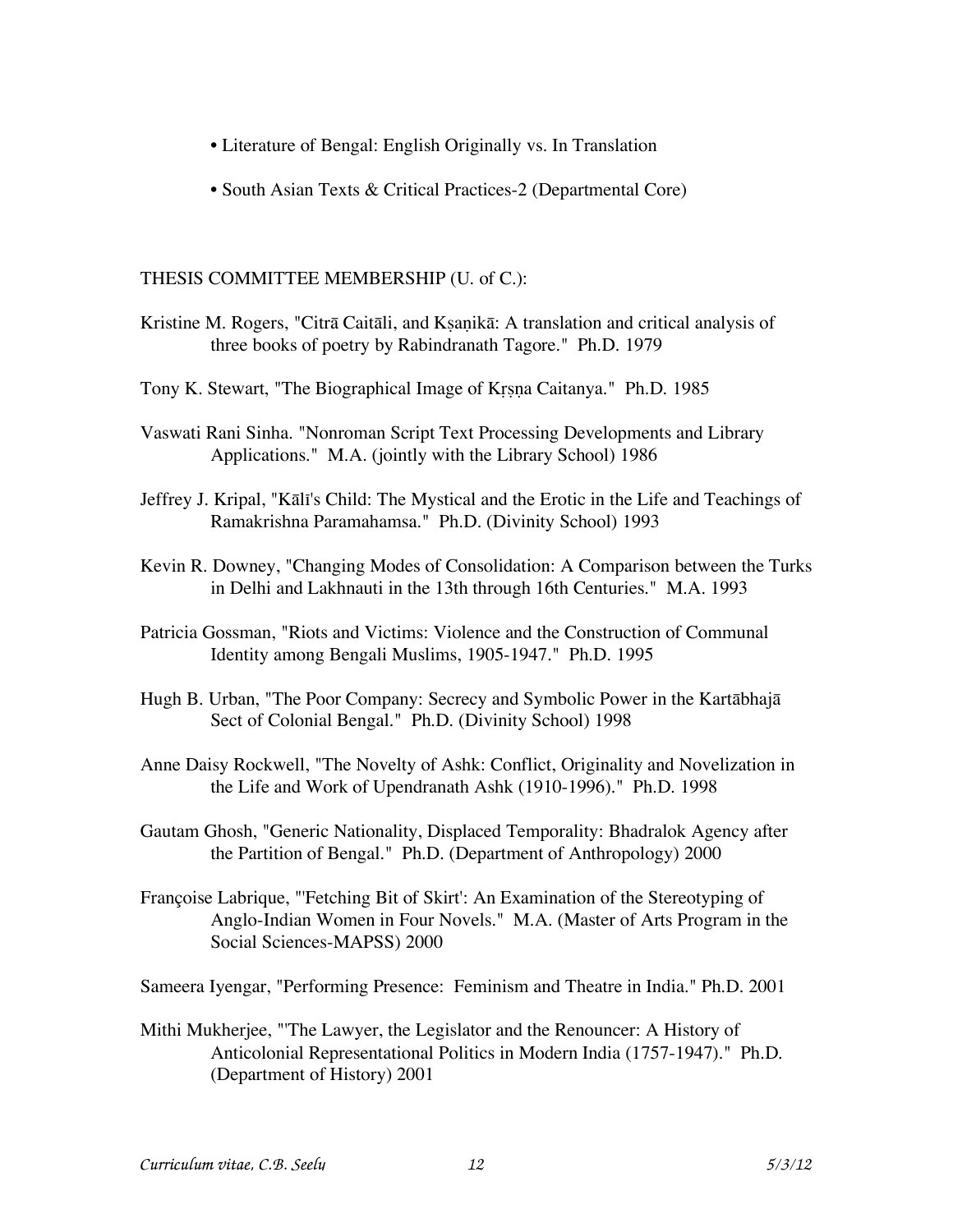- Rochona Majumdar, "Marriage, Modernity and Sources of the Self: Bengali Women, c. 1870-1956." Ph.D. (Departments of SALC and History) 2003
- Andrew Sartori, "'Culture' in Bengal, 1879 to the 1920s: The Historical Genesis of an Ambivalent Concept." Ph.D. (Department of History) 2003
- Debali Mookerjea, "Unfinished Histories: Gendered Violence and National Identity in Women's Writings." Ph.D. 2004
- Sanjay Gautam, "Conflict of Callings: Love, Care and the Birth of Pain in the Poetry of Mutibodh (1917-1964)." Ph.D. 2005
- Edward M. Yazijian, "From Performance to Literature: The *Candimangala* of Kavikankana Mukundarāma Cakravartī." Ph.D. 2007
- Jesse Ross Knutson, "The Consolidation of Literary Registers in the World of the Senas and the Beginning of Its Afterlife: Sanskrit and Bengali Social Poetics  $12^{th}$ -14<sup>th</sup> Century." Ph.D. 2009
- Erin Elizabeth O'Donnell, "History, Trauma and Remembering: The Construction of a Postcolonial Bengali Cultural Identity in Ritwik Ghatak's Films." Ph.D. 2009
- Amanda Hamilton, "Inhabiting the Middle Race: How Five Eurasian Men Walked the Color Line in British India, 1778-1852." Ph.D. 2011

Thesis/examination committee membership (external):

- Madhup Kumar De, "*Ja⋲gal mahaler lokakath≠."* Ph.D. (Bengali Department, University of Calcutta) 1990
- Atreyi Sil, "*B≠¥l≠r moukhik aitijhye khoµ galpa."* Ph.D. (Bengali Department, University of Calcutta) 1991
- Rachel Fell McDermott, "Evidence for the Transformation of the Goddess Kalī: Kamalākānta Bhattācārya and the Bengali Sākta Padāvalī Tradition." Ph.D. (Committee on the Study of Religion, Harvard University) 1993
- Prasenjit Gupta. Ph.D. Comprehensive Examination, (Writers' Workshop, University of Iowa) 1997
- Sharmistha Chatterjee, "Socio-Cultural Milieu and the Search for Self in Post Independence Indo-Anglian Poetry." Ph.D. (Department of English, University of Kalyani, West Bengal) 2005